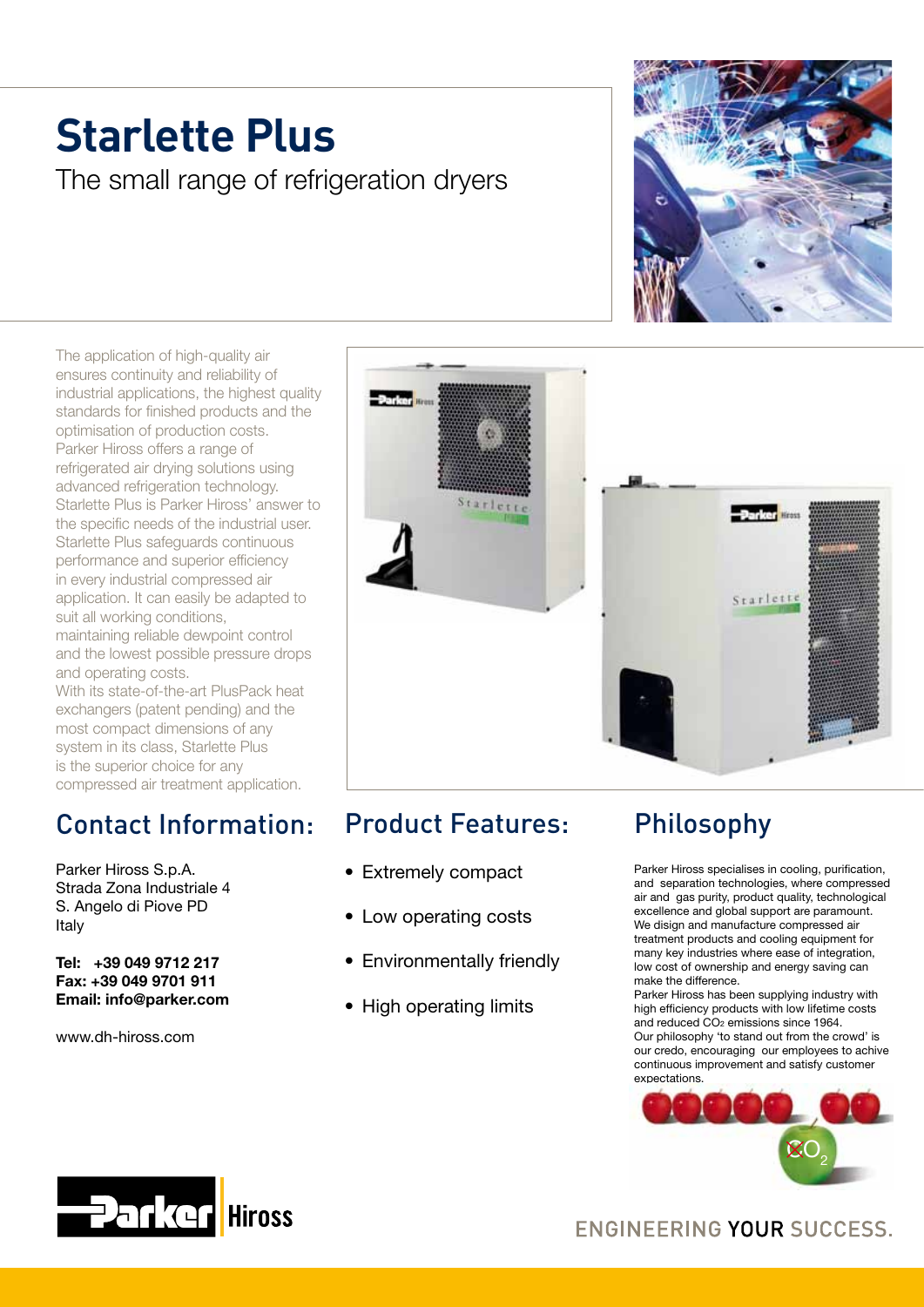





**PlusPack** 3-in-1 heat exchangers (patent pending), in solid aluminium with air-to-air freecooler exchanger, evaporator and 'slow flow' demister separator and integrated air connections.



#### **Features:**

- Reliable air-tight piston compressors which require preheating.
- Simple and secure refrigeration circuits which do not require adjustment during operation and undergo vigorous quality testing in production.
- Large adjustable condenser and fan compartments to guarantee optimum performance even in extreme conditions.
- Security protection in the refrigeration circuit, increasing reliability and safeguarding the air dryer.
- Simple disassembly, with easy access to the internal components for efficient maintenance.
- Drain positioned in a niche, allowing easy access without the need to remove the top panel.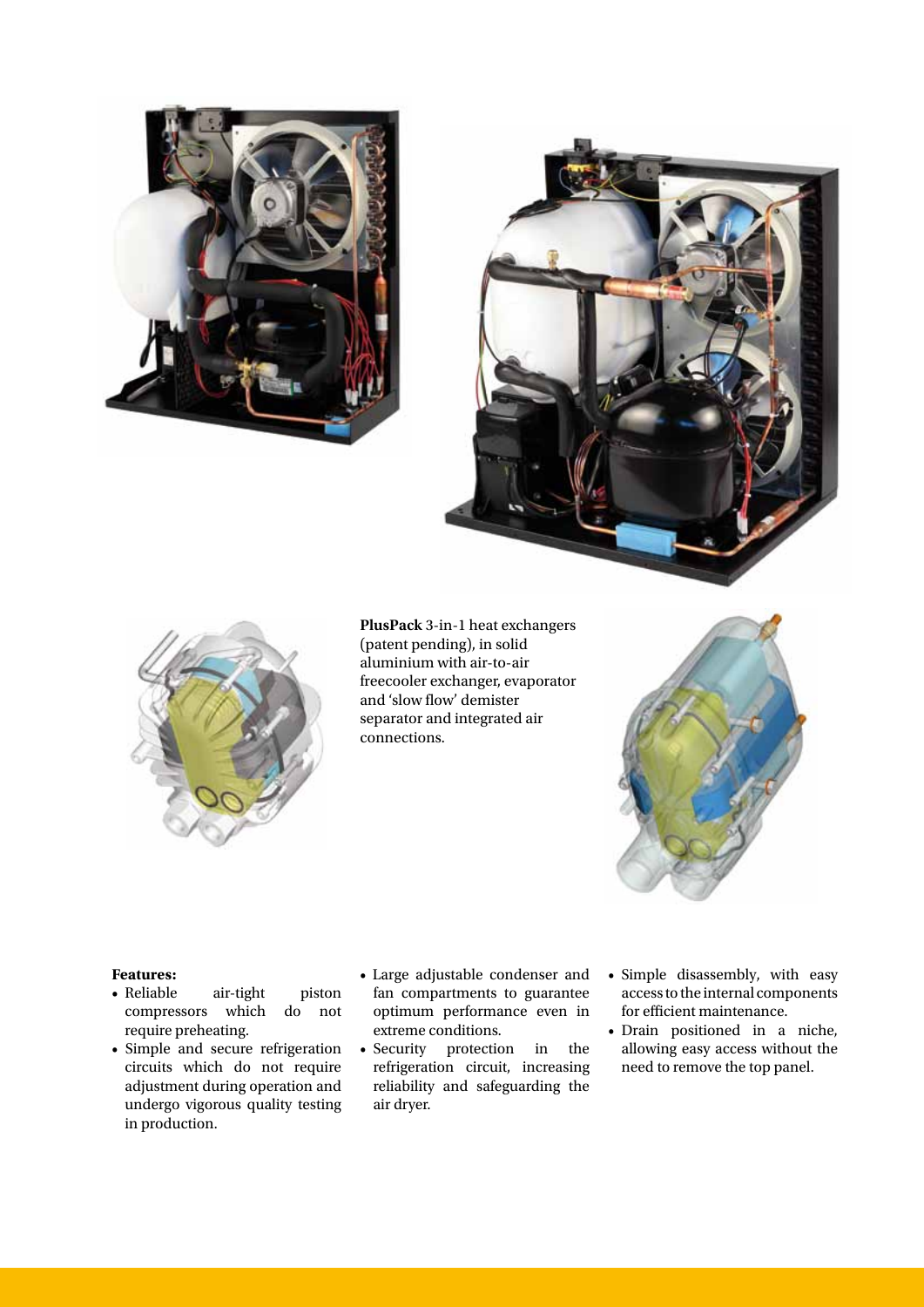## **Technical data**

| <b>Model</b>       |          |                     | technical data |                |              | dimensions (mm) |       | weight |                |                       |  |
|--------------------|----------|---------------------|----------------|----------------|--------------|-----------------|-------|--------|----------------|-----------------------|--|
|                    | air flow |                     | abs. power     | air            | width        | height          | depth |        | Pre<br>filter  | <b>Post</b><br>filter |  |
|                    | $m^3/h$  | m <sup>3</sup> /min | <b>kW</b>      | connec.        | $\mathsf{A}$ | B               | C     | (kg)   |                |                       |  |
| <b>SPL002</b>      | 12       | 0,2                 | 0,12           | 1/2"           | 450          | 430             | 210   | 19     | HFN005Q        | HFN005P               |  |
| SPL <sub>004</sub> | 24       | 0,4                 | 0,13           | 1/2"           | 450          | 430             | 210   | 19     | HFN005Q        | HFN005P               |  |
| <b>SPL006</b>      | 36       | 0,6                 | 0,17           | 1/2"           | 450          | 430             | 210   | 19     | HFN010Q        | HFN010P               |  |
| <b>SPL009</b>      | 54       | 0,9                 | 0,25           | 1/2"           | 500          | 505             | 210   | 23,5   | HFN010Q        | HFN010P               |  |
| <b>SPL012</b>      | 72       | 1,2                 | 0,25           | 1/2"           | 500          | 505             | 210   | 23,5   | HFN018Q        | HFN018P               |  |
| <b>SPL018</b>      | 108      | 1,8                 | 0.49           | 3/4"           | 520          | 565             | 225   | 26.5   | <b>HFN022Q</b> | HFN022P               |  |
| SPL <sub>024</sub> | 144      | 2,4                 | 0,57           | 3/4"           | 520          | 565             | 225   | 31     | HFN030Q        | HFN030P               |  |
| <b>SPL030</b>      | 180      | 3,0                 | 0,78           | 3/4"           | 520          | 565             | 225   | 35     | HFN030Q        | HFN030P               |  |
| SPL <sub>040</sub> | 240      | 4,0                 | 0,71           | $1\frac{1}{2}$ | 555          | 600             | 425   | 52     | HFN045Q        | HFN045P               |  |
| <b>SPL050</b>      | 300      | 5,0                 | 0,85           | $1\frac{1}{2}$ | 555          | 600             | 425   | 58     | HFN062Q        | HFN062P               |  |
| SPL <sub>060</sub> | 360      | 6,0                 | 1,05           | $1\frac{1}{2}$ | 555          | 600             | 425   | 60     | <b>HFN062Q</b> | HFN062P               |  |

Performances refer to air at FAD 20°C / 1 bar A, and at the following working conditions: air suction 25°C / 60%RH, 7 barg working pressure, pressure dew point in accordance with class 6 of DIN ISO8573-1, 25°C cooling air temperature, 35°C compressed air inlet temperature. All indicated data refers toDIN ISO 7183. All models supplied with refrigerant R134a and for operation up to 16 barg. Starlette Plus can operate up to ambient temperatures of 50°C and inlet temperatures of 65°C.

#### **Air flow correction factors for differing working conditions**

| A) Working pressure      | barg         | 3        | 4    | 5   | 6    | 7    | 8    | 9    | 10   | 11   | 12   | 13   | 14   | 15   | 16      |
|--------------------------|--------------|----------|------|-----|------|------|------|------|------|------|------|------|------|------|---------|
| correction factors       |              | 0.73     | 0.83 | 0.9 | 0.95 |      | 1,03 | 1,07 | 1,09 | 1,12 | 1,13 | 1,15 | 1.17 | 1.18 | $-1.19$ |
| B) Ambient temperature   | $^{\circ}$ C | 20<br>25 |      |     | 30   |      | 35   |      | 40   |      | 45   |      | 50   |      |         |
| correction factors       |              |          | 1.05 |     | 1    |      | 0.94 |      | 0.88 | 0.81 |      | 0,75 |      |      | 0,68    |
| C) Air inlet temperature | °C           | 30       |      | 35  |      | 40   |      | 45   | 50   |      | 55   |      | 60   | 65   |         |
| correction factors       |              | 1,22     |      |     |      | 0.83 |      | 0,69 | 0.58 |      | 0.49 |      | 0.46 | 0,43 |         |

To obtain the actual air flow multiply the nominal air flow by the above correction factors (ie. Air flow x A x B x C). For a precise selection always refer to the software selection program or contact your Parker Hiross partner.





**SPL002-030 SPL040-060**